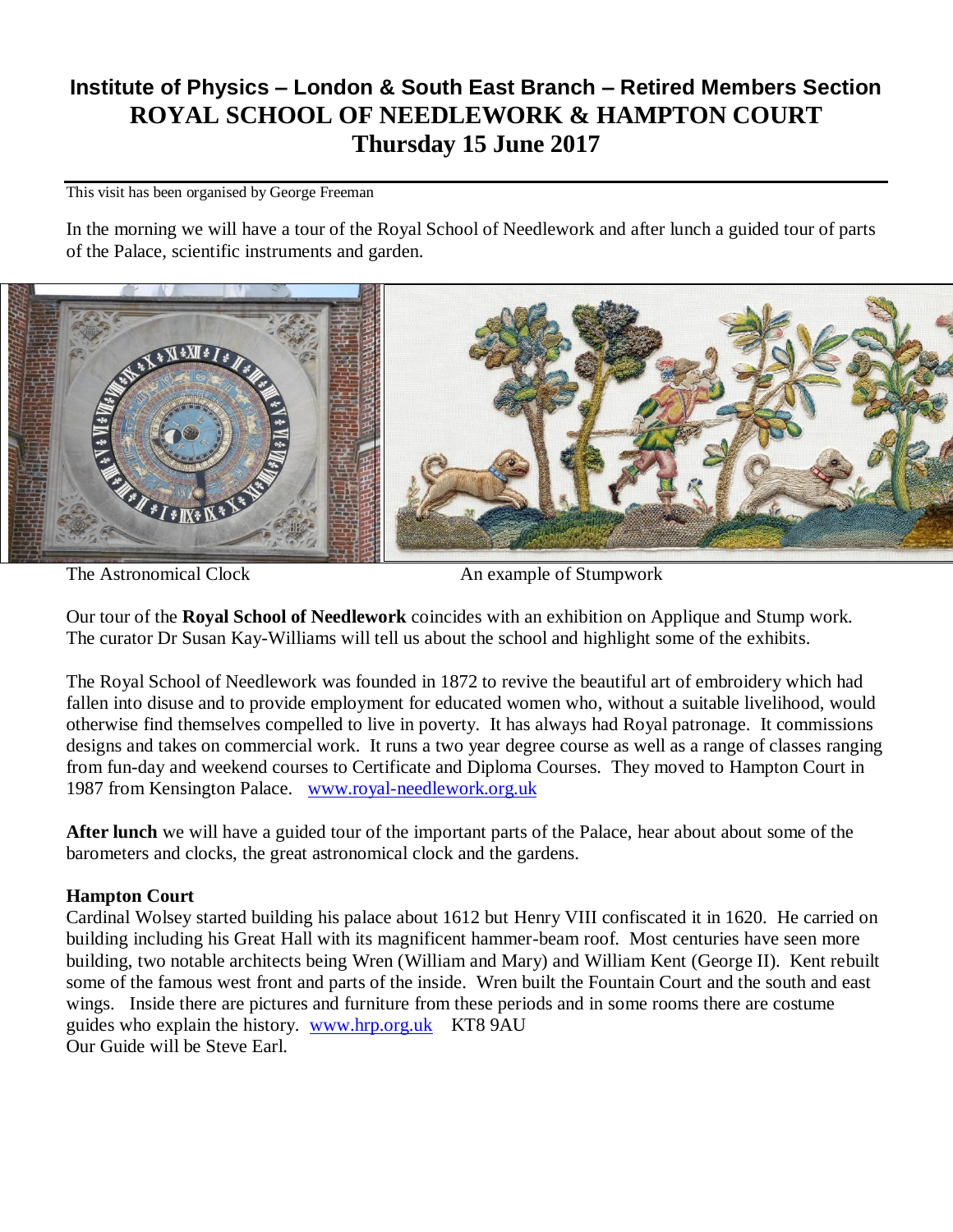## **TIMETABLE**

| Assemble in the HC cafe. Refreshments and toilets |
|---------------------------------------------------|
| Meet our morning guide                            |
| Lunch                                             |
| Meet the official Hampton Court guide             |
| Finish. Free to see more of the Palace.           |
|                                                   |

**MEET** in the Hampton Court cafe for refreshments and toilets.

**LUNCH** will be taken in the Kings Arms. It is not necessary to pre-order.

**ENTRANCE** to the Palace. Some of us have existing tickets from our previous visit. If you do not, please purchase your ticket in the admin block - the barrack block on the left as you enter through the main gates. Tickets will be £23 or £19 concessions.

#### **COSTS**

£30 per person + entrance fee. Minimum 15 and maximum 30 people. Coffee, lunch and tea at cost.

**BOOKING** will close on 13 June. If you miss this date and wish to come please contact George.

### **CONTACTS**

Before the meeting. Tony Colclough 020 8398 0766 or 07930 171 307 [tonycolclough@tiscali.co.uk](mailto:tonycolclough@tiscali.co.uk) Or [georgefreeman@georgefreeman.force9.net](mailto:georgefreeman@georgefreeman.force9.net) 020 8979 1271 On day of visit. George Freeman 07941 916 944

**LATE JOINERS** - please phone me to find where we are.

# **GETTING there**

**Trains** - every half hour from Waterloo to Hampton Court Station, zone 6, at .26 and .56 each hour, taking 35 minutes.

Alternatively, there are 4 trains an hour from Waterloo via Clapham Junction and Wimbledon to Kingston. Near the station buses 411, 111 and 216 run frequently and pass the palace. Alight at "Palace Gardens" and walk past the maze to the cafe.

There are two trains an hour via Richmond station to Kingston. Alternatively, the bus R68 runs from Richmond Station to the Palace, every 15 minutes, taking 3/4 hour.

**Car** – The Palace is on the A308 between J1 of the M3 and Kingston. KT8 9AU.

P1 is in the Palace grounds and is £1.60 per hour

P2 is on the A308 west of the Palace with charges.

P3 is in Bushy Park and is free. It is about 400 yards from the garden entrance of the Palace.